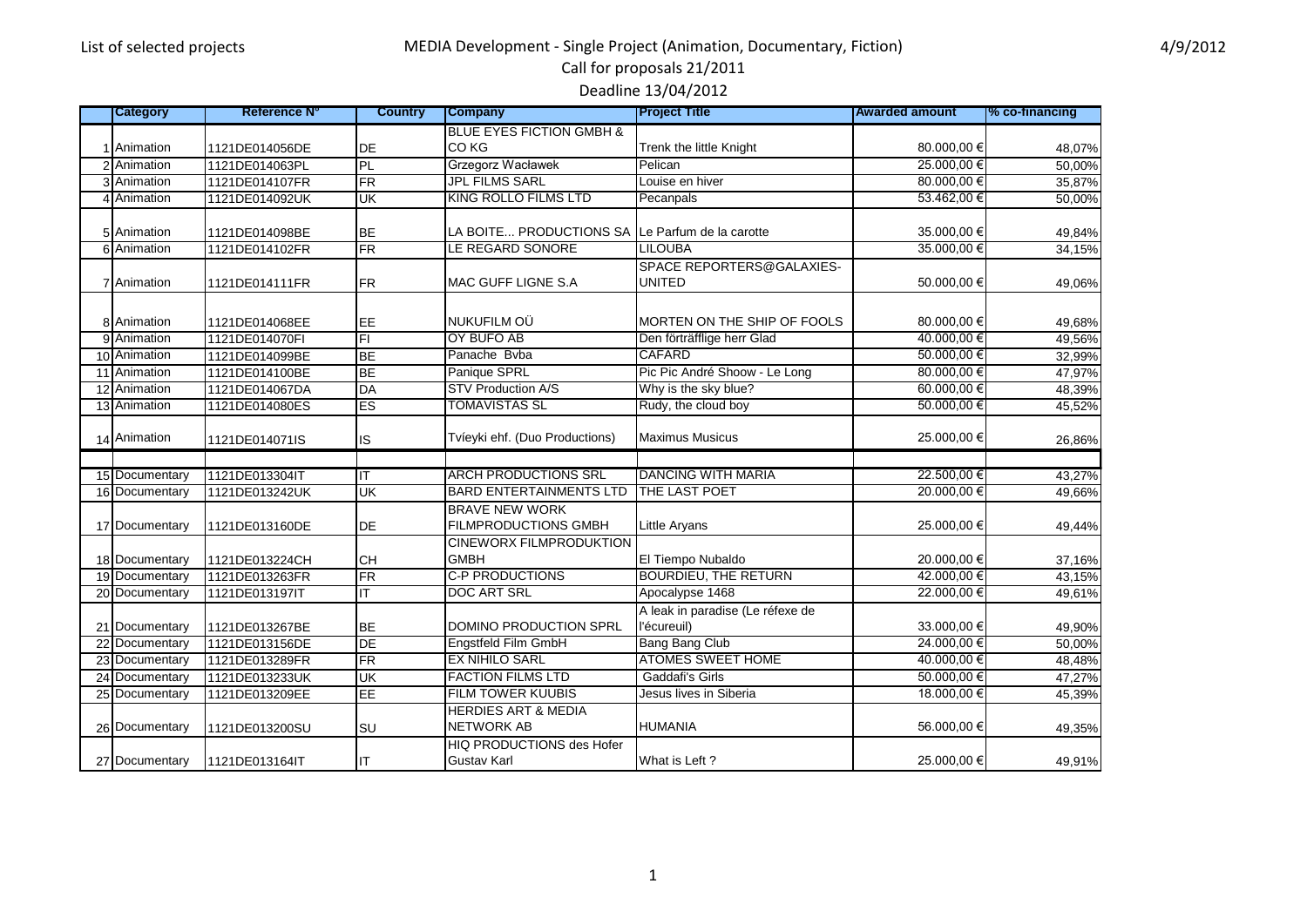# Call for proposals 21/2011

Deadline 13/04/2012

|    |                |                |                      | <b>HOFERICHTER &amp; JACOBS</b><br><b>GESELLSCHAFT FÜR</b> |                                         |                            |        |
|----|----------------|----------------|----------------------|------------------------------------------------------------|-----------------------------------------|----------------------------|--------|
|    |                |                |                      | AUDIOVISUELLE MEDIEN UND                                   |                                         |                            |        |
|    |                |                |                      | KOMMUNIKATIONSTECHNOLO                                     |                                         |                            |        |
|    | 28 Documentary | 1121DE013158DE | DE                   | <b>GIEN MBH</b>                                            | Die Geburt des Welthandels              | 60.000,00 €                | 36,72% |
|    | 29 Documentary | 1121DE013155BG | ВG                   | Izograph Ltd.                                              | The Jail Team                           | 19.880,00 €                | 48,15% |
|    |                |                |                      |                                                            | J'avancerai vers toi avec les yeux      |                            |        |
|    | 30 Documentary | 1121DE013272FR | <b>FR</b>            | <b>KALEO FILMS SARL</b>                                    | d'un Sourd                              | 45.000,00 €                | 49,74% |
|    |                |                |                      |                                                            | LES REFUGIES DE LA NUIT                 |                            |        |
|    | 31 Documentary | 1121DE013282FR | <b>FR</b>            | LES FILMS DE L'AIR                                         | <b>POLAIRE</b>                          | 50.000,00 €                | 44,68% |
|    |                |                |                      |                                                            | <b>TIROIRS-CAISSES, TONTINES ET</b>     |                            |        |
|    | 32 Documentary | 1121DE013259FR | <b>FR</b>            | LES FILMS DU SUD SARL                                      | <b>SOLIDARITE</b>                       | 22.500,00 €                | 49,65% |
|    | 33 Documentary | 1121DE013204IS | ΙS                   | Ljósop ehf.                                                | In My Dreams I Have Hands               | 32.000,00 €                | 49,47% |
|    | 34 Documentary | 1121DE013178PL | PL                   | Łoziński Production sp. z o.o.<br>Mandragora Movies SRL    | <b>Divorce</b>                          | 24.700,00€                 | 49,57% |
|    | 35 Documentary | 1121DE013214RO | <b>RO</b>            | <b>NANOUK FILMS SL</b>                                     | The Beatles                             | 50.000,00€<br>24.947,00€   | 43,10% |
|    | 36 Documentary | 1121DE013244ES | ES<br>$\overline{F}$ | <b>NAPAFILMS OY</b>                                        | La fin du monde                         | 25.000,00 €                | 50,00% |
|    | 37 Documentary | 1121DE013190FI |                      |                                                            | <b>Arctic City Spirit</b>               |                            | 48,99% |
|    |                |                |                      |                                                            | Reflections - a Journey to Paradise     |                            |        |
|    | 38 Documentary | 1121DE013187FI | FI<br>DA             | <b>NOSTALGIA FILM KY</b><br><b>PLUS PICTURES ApS</b>       | lost<br><b>BIG</b> conspiracies         | 25.000,00 €<br>60.000,00 € | 49,02% |
|    | 39 Documentary | 1121DE013301DA |                      | <b>SANT OG USANT AS</b>                                    |                                         |                            | 45,26% |
|    | 40 Documentary | 1121DE013180NO | Ю                    | <b>STAMPEDE LTD</b>                                        | Maiko's Dance<br><b>BROTHER OF MINE</b> | 24.162,00€<br>24.990,00€   | 50,00% |
|    | 41 Documentary | 1121DE013237UK | UK                   |                                                            |                                         |                            | 49,44% |
|    | 42 Documentary | 1121DE013149SI | SI                   | Studio Virc d.o.o., avdiovizualna<br>produkcija            | Houston, we have a problem!             | 25.000,00 €                |        |
|    |                |                |                      | The Salt Company (International                            |                                         |                            | 49,40% |
|    | 43 Documentary | 1121DE013232UK | UK                   | Limited                                                    | Dolphin: a 3D Adventure                 | 60.000,00 €                | 34,27% |
|    |                |                |                      |                                                            |                                         |                            |        |
|    | 44 Documentary | 1121DE013205IT | IΤ                   | Todos contentos y yo tambien                               | The Stolen Vessel                       | 30.000,00 €                | 44,40% |
|    | 45 Documentary | 1121DE013261BE | <b>BE</b>            | <b>VISUALANTICS VZW</b>                                    | <b>HALLO ISTANBUL</b>                   | 20.000,00€                 | 47,99% |
|    | 46 Documentary | 1121DE013459DE | DE                   | Leodardo Film GmbH                                         | Cow Eats Man - Madness Uncovered        | 25.000,00 €                | 47,20% |
|    |                |                |                      |                                                            |                                         |                            |        |
|    | 47 Fiction     | 1121DE011630FR | FR                   | <b>ÆTERNAM FILMS SARL</b>                                  | L'AMI                                   | 45.000,00€                 | 38,21% |
|    | 48 Fiction     | 1121DE011511RO | <b>RO</b>            | Alien Film                                                 | Magna Cum Fraudae                       | 24.000,00 €                | 48,93% |
|    | 49 Fiction     | 1121DE011423BG | <b>BG</b>            | <b>ART FEST LTD</b>                                        | The Year of the Kuker                   | 40.000,00 €                | 49,88% |
|    | 50 Fiction     | 1121DE011434DE | DE                   | <b>BARRY FILMS GMBH</b>                                    | Arijuna - White Men                     | 38.000,00 €                | 42,43% |
|    | 51 Fiction     | 1121DE011419BG | <b>BG</b>            | <b>CAMERA LTD.</b>                                         | <b>RED GOLD</b>                         | 40.000,00€                 | 37,74% |
| 52 | Fiction        | 1121DE011583ES | ES                   | <b>CONVOY FILMS S.L.</b>                                   | VENGANZA                                | 50.000,00 €                | 50,00% |
|    | 53 Fiction     | 1121DE011468IT | IΤ                   | <b>DERIVA FILM SRL</b>                                     | THE ECONOMIST'S DREAM                   | 60.000,00 €                | 49,96% |
|    | 54 Fiction     | 1121DE011416CZ | CZ                   | <b>ENDORFILM S.R.O.</b>                                    | <b>Family Film</b>                      | 42.000,00 €                | 49,07% |
|    | 55 Fiction     | 1121DE011558UK | UK                   | <b>FICTION FACTORY LTD</b>                                 | Mathias/Hinterland                      | 45.000,00 €                | 29,27% |
|    | 56 Fiction     | 1121DE011456IT | IΤ                   | <b>FILM KAIROS SRL</b>                                     | THE ACCABADORA                          | 60.000,00 €                | 35,33% |
|    | 57 Fiction     | 1121DE011546ES | ES                   | <b>IKIRU FILMS SL</b>                                      | <b>CRUIJFF. TOTAL FOOTBALL</b>          | 60.000,00 €                | 34,48% |
|    | 58 Fiction     | 1121DE011570UK | UK                   | Ipso Facto Films Ltd                                       | This Beautiful Fantastic                | 40.000,00 €                | 50,00% |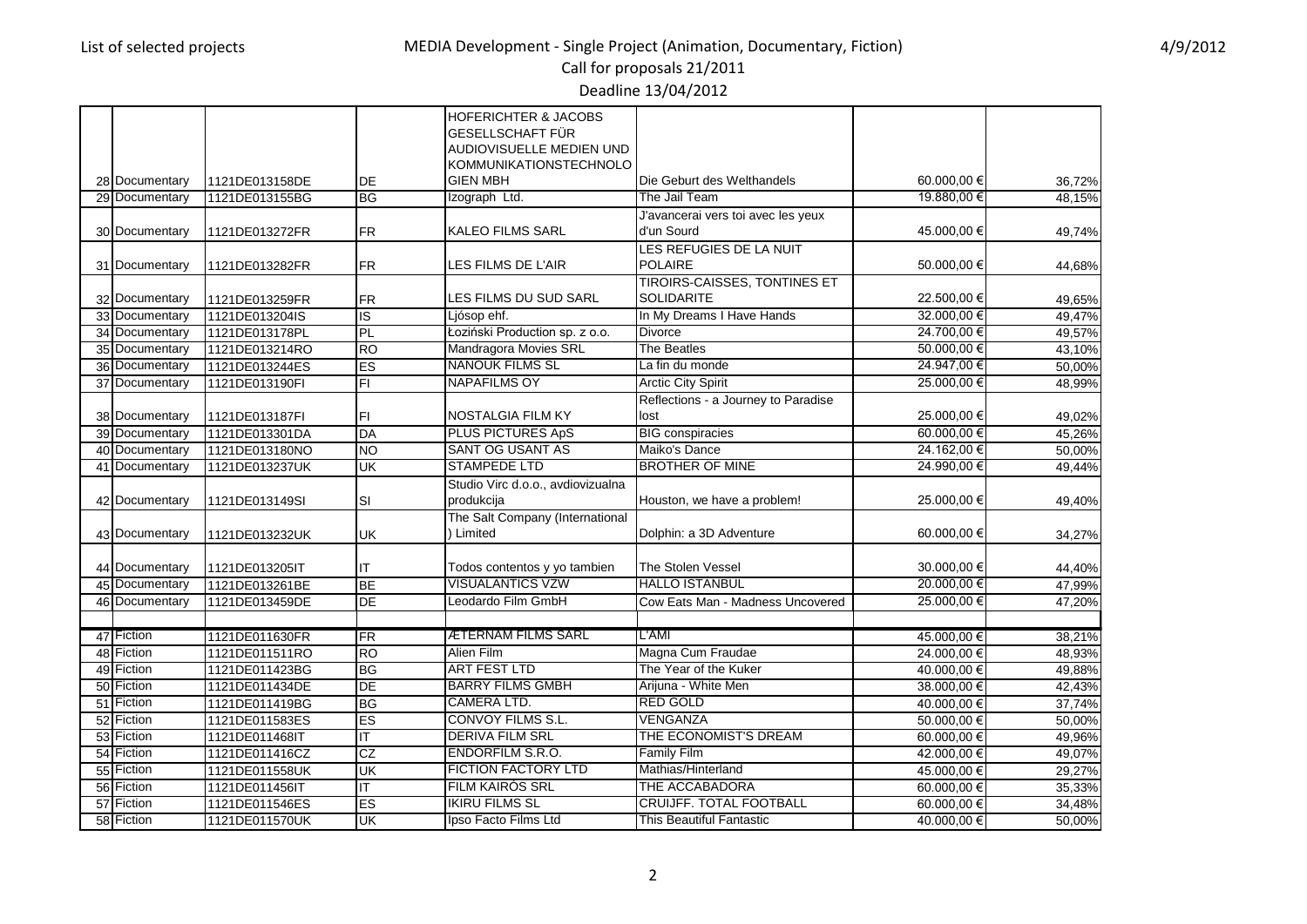#### Call for proposals 21/2011 Deadline 13/04/2012

| 59 Fiction | 1121DE011599FR | <b>FR</b>       | <b>KASSO INC PRODUCTIONS</b>    | LITTLE JOE ET SPINOZA              | 40.000,00 € | 32,85% |
|------------|----------------|-----------------|---------------------------------|------------------------------------|-------------|--------|
| 60 Fiction | 1121DE011626FR | FR              | <b>LES FILMS D'ANTOINE SARL</b> | SANGAÎLE                           | 36.000,00 € | 49,48% |
|            |                |                 | <b>LITTLE SHARK</b>             |                                    |             |        |
| 61 Fiction | 1121DE011433DE | <b>DE</b>       | <b>ENTERTAINMENT GMBH</b>       | Dying Apart Together               | 49.000,00 € | 49,17% |
| 62 Fiction | 1121DE011503IS | $\overline{S}$  | <b>LJOSBAND</b>                 | In Memoriam (original title Magny) | 45.000,00 € | 49,41% |
| 63 Fiction | 1121DE011415CZ | CZ              | <b>LUCKY MAN FILMS SRO</b>      | Lost in Munich                     | 50.000,00 € | 49,13% |
| 64 Fiction |                | IE              | <b>MAGAMEDIA</b>                | Olagón                             |             |        |
|            | 1121DE011632IE |                 | <b>MENCLIPS LTD</b>             | <b>RADIOGRAM</b>                   | 45.000,00 € | 49,71% |
| 65 Fiction | 1121DE011420BG | BG              |                                 |                                    | 24.212,00 € | 48,90% |
| 66 Fiction | 1121DE011571UK | UK              | Miraj Films                     | The Hurricanes                     | 25.000,00€  | 50,00% |
|            |                |                 | NEDERLANDS FILM INSTITUUT       |                                    |             |        |
|            |                |                 | <b>PRODUCTIES BV - NFI</b>      | WHEN FUCKING SPRING IS IN THE      |             |        |
| 67 Fiction | 1121DE011428NL | <b>NL</b>       | <b>PRODUCTIES</b>               | <b>AIR</b>                         | 42.500,00 € | 49,12% |
| 68 Fiction | 1121DE011606BE | <b>BE</b>       | <b>NEED PRODUCTIONS SPRL</b>    | <b>KOKORO</b>                      | 60.000,00 € | 33.43% |
| 69 Fiction | 1121DE011446DE | <b>DE</b>       | NiKo Film, Nicole Gerhards      | Der Wohnort Gottes (AT)            | 50.000,00€  | 50,00% |
|            |                |                 |                                 | CIRO ERA DIVERSO (CIRO WAS         |             |        |
| 70 Fiction | 1121DE011461IT | ΙT              | <b>NUVOLA FILM SRL</b>          | DIFFERENT)                         | 36.689,00 € | 50,00% |
| 71 Fiction | 1121DE011448DE | <b>DE</b>       | <b>OLGA FILM GMBH</b>           | Adler und Engel                    | 35.000,00 € | 49,78% |
| 72 Fiction | 1121DE011633FR | <b>FR</b>       | ONE WORLD FILMS SARL            | <b>CARGO</b>                       | 50.000,00€  | 32,62% |
| 73 Fiction | 1121DE011608FR | <b>FR</b>       | <b>Petit Film</b>               | Bleue (titre provisoire)           | 40.000,00 € | 32,02% |
|            |                |                 | PLATTFORM PRODUKTION            |                                    |             |        |
| 74 Fiction | 1121DE011494SU | SU              | <b>HANDELSBOLAG</b>             | <b>Tourist</b>                     | 60.000,00 € | 30,56% |
| 75 Fiction | 1121DE011525HR | <b>HR</b>       | PROPELER FILM d.o.o.            | <b>BUTCHER'S HEART</b>             | 30.200,00€  | 50,00% |
| 76 Fiction | 1121DE011522HU | HU              | PROTON ON-DEMAND LTD.           | The Flying Man                     | 50.000,00 € | 47,83% |
| 77 Fiction | 1121DE011555UK | UK              | Rainmark Films Two Ltd          | <b>The Mitfords</b>                | 60.000,00€  | 49,28% |
|            |                |                 | <b>RAZOR FILM PRODUKTION</b>    | THAT TRIP WE TOOK WITH DAD         |             |        |
| 78 Fiction | 1121DE011445DE | DE              | <b>GMBH</b>                     | (aka: Romanian Spring)             | 35.000,00 € | 50,00% |
|            |                |                 | REBELIÓN TERRESTRE FILM         |                                    |             |        |
| 79 Fiction | 1121DE011585ES | ES              | S.L.                            | IN THE MISO SOUP                   | 60.000,00 € | 32,79% |
|            |                |                 | <b>RIPPLE WORLD PICTURES</b>    |                                    |             |        |
| 80 Fiction | 1121DE011614IE | ΙE              | LTD                             | THE VALENTINE GANG                 | 50.000,00€  | 47,93% |
|            |                |                 | <b>SAVAGE PRODUCTION LTD</b>    |                                    |             |        |
| 81 Fiction | 1121DE011622IE | IE              | T/A SP Films                    | PILGRIMAGE                         | 24.500,00 € | 50,00% |
|            |                |                 | SINAFILM PRODUKTION UND         |                                    |             |        |
| 82 Fiction | 1121DE011439DE | DE              | <b>VERLEIH GMBH</b>             | Dante's Inferno                    | 50.000,00€  | 25,00% |
|            |                |                 | SKYFILM STUDIO Szolgáltató      |                                    |             |        |
| 83 Fiction |                |                 | Kft.                            | <b>Ten Commandments</b>            |             |        |
|            | 1121DE011517HU | <b>HU</b><br>SU | <b>ST PAUL FILM AB</b>          |                                    | 50.000,00 € | 50,00% |
| 84 Fiction | 1121DE011499SU |                 |                                 | The Serious Game                   | 60.000,00 € | 35,57% |
| 85 Fiction | 1121DE011486NO | Ю               | <b>Tappeluft Pictures AS</b>    | <b>MIRA &amp; GIUDITTA</b>         | 50.000,00 € | 49,40% |
| 86 Fiction | 1121DE011510LV | LV              | <b>TASSE FILM, SIA</b>          | <b>MELLOW MUD</b>                  | 40.000,00 € | 44,95% |
| 87 Fiction | 1121DE011471IT | IT              | <b>TEMPESTA SRL</b>             | Mille (A thousand)                 | 40.000,00 € | 49,97% |
| 88 Fiction | 1121DE011481PL | PL              | <b>TOR FILM PRODUCTION</b>      | Death's Cold Hand                  | 58.697,00€  | 44,60% |
| 89 Fiction | 1121DE011530LT | LT              | <b>UAB ERA FILM</b>             | <b>ESCAPING SUNSHINE</b>           | 25.000,00 € | 44,19% |